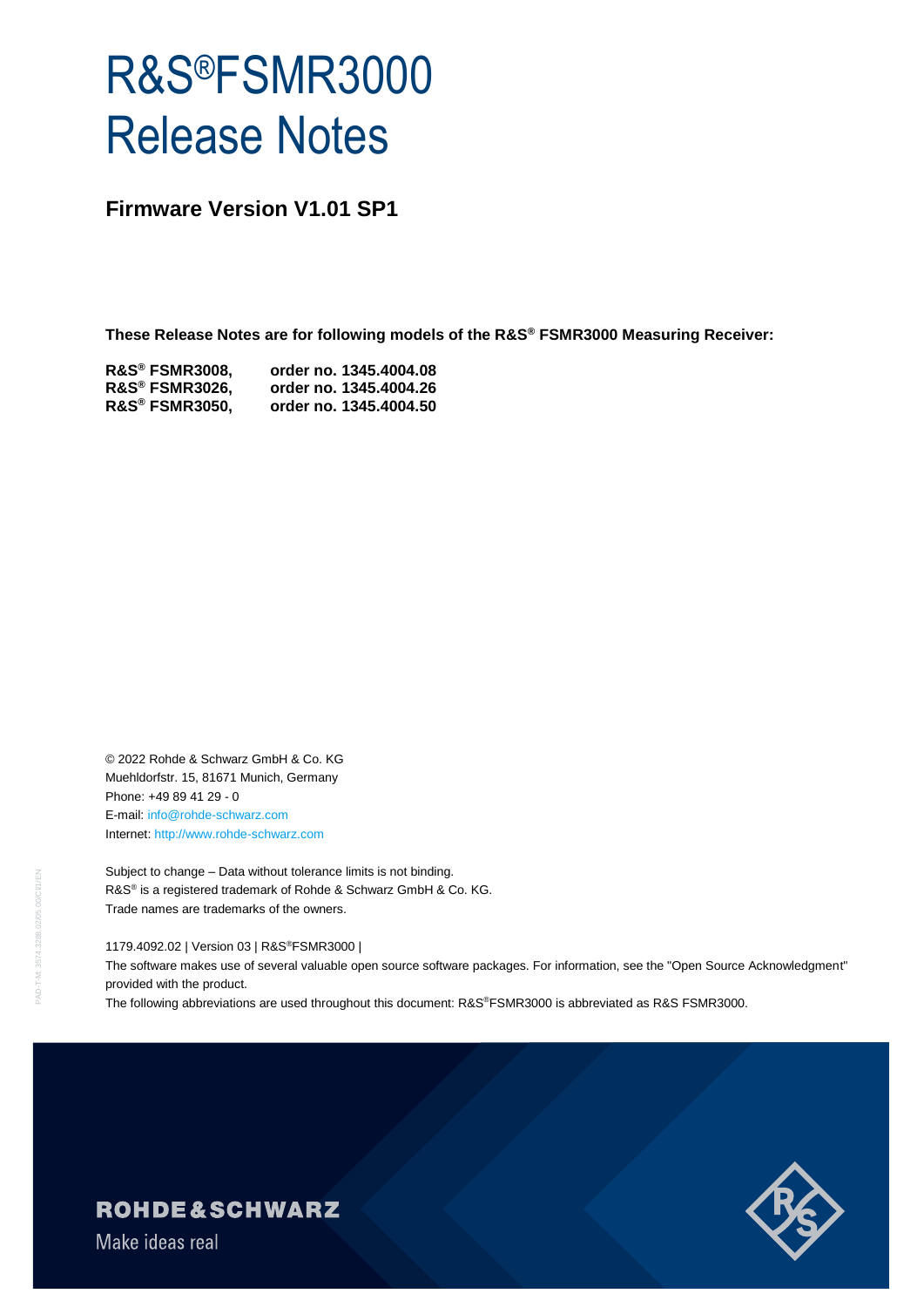### **Contents**

| 4            |                                                  |  |
|--------------|--------------------------------------------------|--|
| 3.5.2        |                                                  |  |
| 3.5.1        |                                                  |  |
| 3.5          |                                                  |  |
| 3.4          |                                                  |  |
| 3.3          |                                                  |  |
| 3.2          |                                                  |  |
| 3.1          |                                                  |  |
| 3            |                                                  |  |
| $\mathbf{2}$ |                                                  |  |
| 1.5          |                                                  |  |
| 1.4          |                                                  |  |
| 1.3          |                                                  |  |
| 1.2          |                                                  |  |
| 1.1          |                                                  |  |
| 1            | Information on the current version and history 3 |  |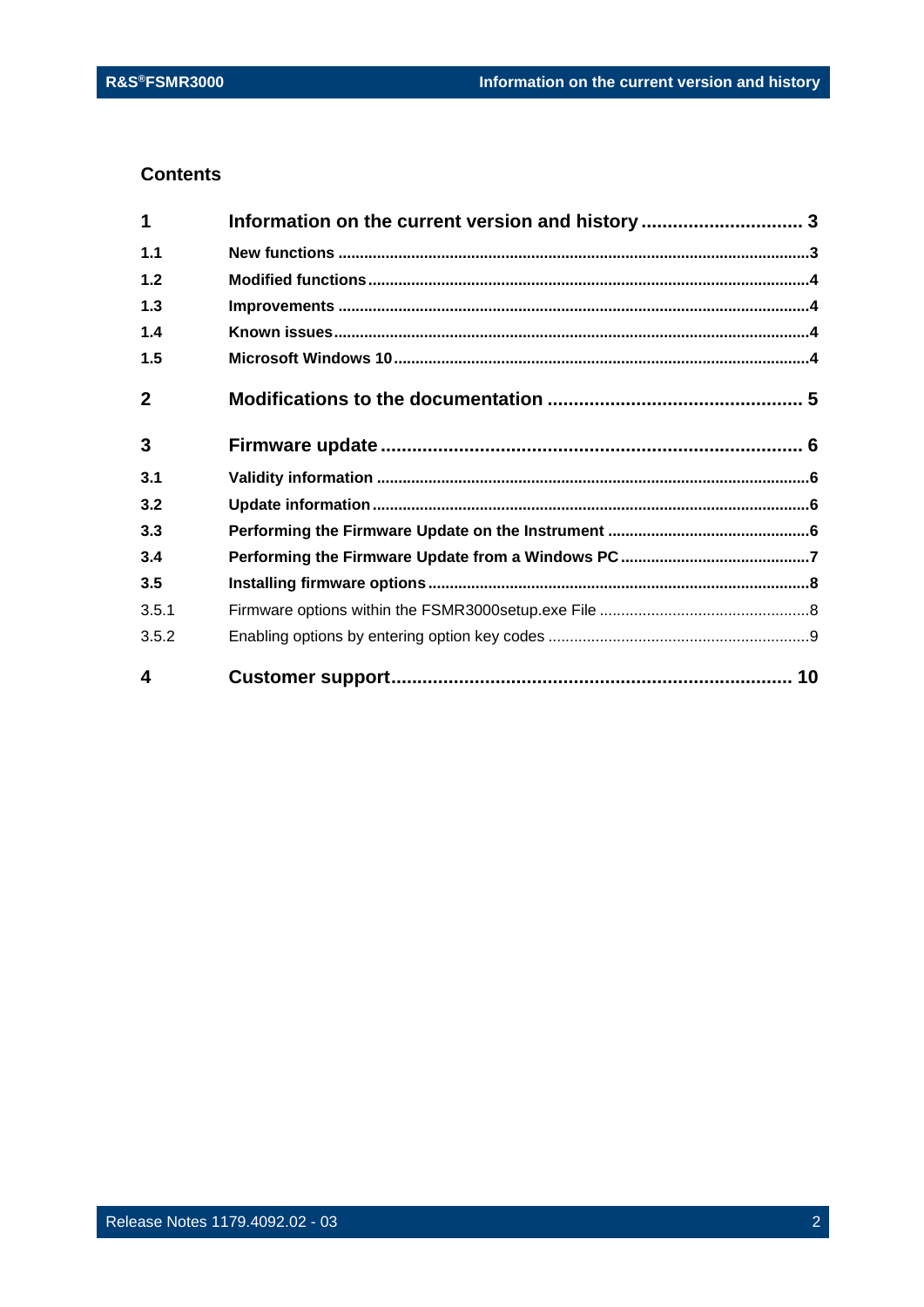## <span id="page-2-0"></span>**1 Information on the current version and history**

## <span id="page-2-1"></span>**1.1 New functions**

The following table lists the new functions and indicates the version in which the new function was introduced:

#### **New function of firmware V1.01 SP1:**

| <b>Version</b>                    | <b>Function</b>                                        |
|-----------------------------------|--------------------------------------------------------|
| V <sub>1.01</sub> SP <sub>1</sub> | Support for CPU board, part number 1206.3974.00.       |
| V <sub>1.01</sub> SP <sub>1</sub> | Support for reference board, part number 1325.2193.13. |

#### **New function of firmware V1.01:**

| <b>Version</b> | <b>Function</b>                                                                                                                                                                                |
|----------------|------------------------------------------------------------------------------------------------------------------------------------------------------------------------------------------------|
| V1.01          | Support for options:<br>R&S FSMR3-K6<br>- Pulse measurement application<br>- AM/FM/PM modulation analysis<br>R&S FSMR3-K7<br>R&S FSMR3-K980 - Health and utilization monitoring service (HUMS) |
| V1.01          | Basic instruments: Last service date, last calibration date, next calibration due date and<br>recommended calibration interval are indicated in the R&S support dialog.                        |

#### **New function of firmware V1.00:**

| <b>Version</b> | <b>Function</b>                                           |  |
|----------------|-----------------------------------------------------------|--|
| V1.00          | Support for:                                              |  |
|                | <b>R&amp;S FSMR3008</b>                                   |  |
|                | <b>R&amp;S FSMR3026</b>                                   |  |
|                | <b>R&amp;S FSMR3050</b>                                   |  |
|                | Support for options:                                      |  |
|                | R&S FSMR3-B1 - Spectrum Analyzer                          |  |
|                | R&S FSMR3-B4 - OCXO precision frequency reference         |  |
|                | R&S FSMR3-B8 - Resolution bandwidth up to 80 MHz          |  |
| V1.00          | R&S FSMR3-B8E- Resolution bandwidth up to 40 MHz          |  |
|                | R&S FSMR3-B10 - External generator control                |  |
|                | R&S FSMR3-B13 - Highpass filter for harmonic measurements |  |
|                | R&S FSMR3-B18 - Spare solid state drive                   |  |
|                | R&S FSMR3-B24 - RF preamplifier                           |  |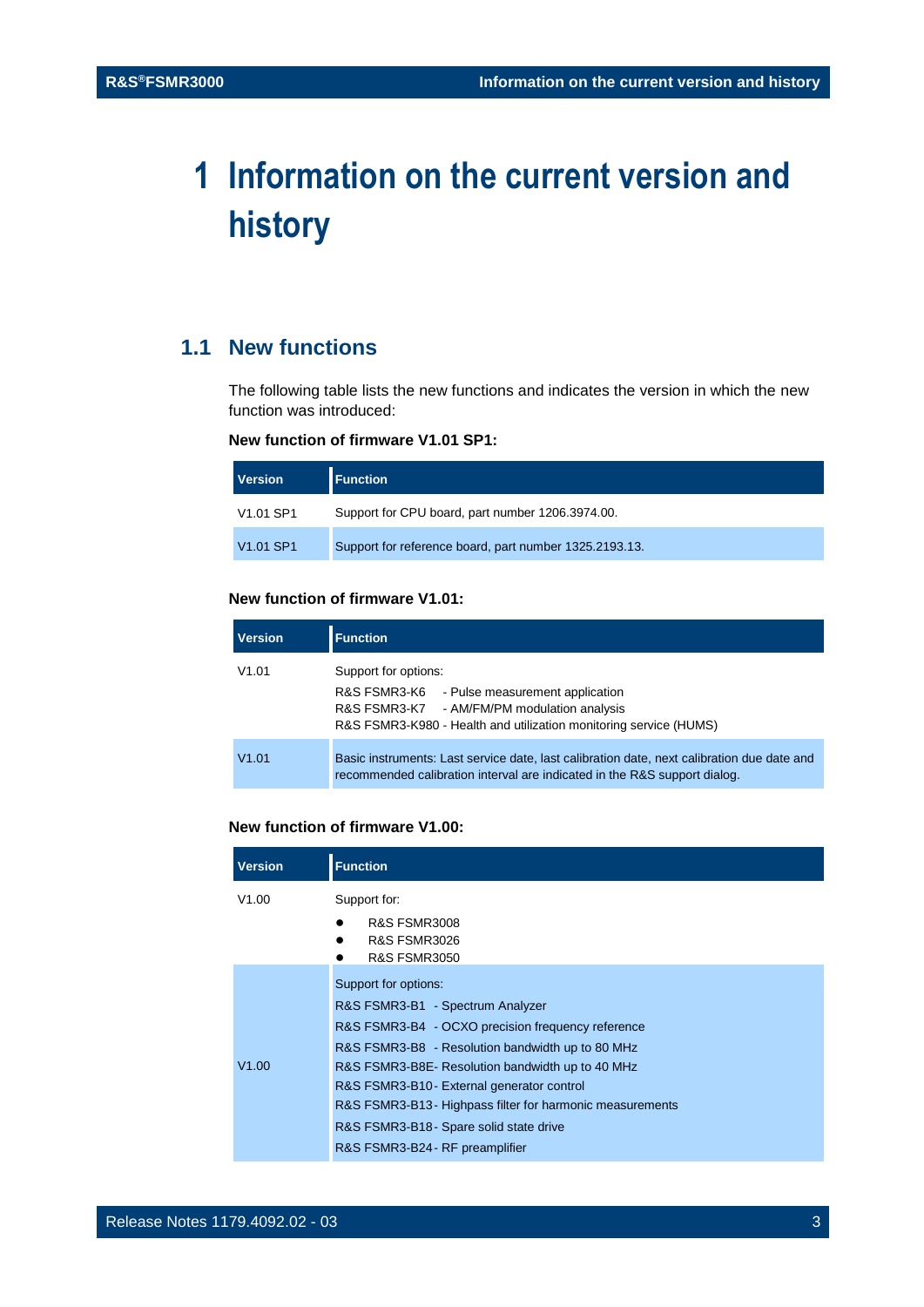| R&S FSMR3-B60 - Phase noise analyzer with cross correlation      |
|------------------------------------------------------------------|
| R&S FSMR3-B65 - LO inputs for residual phase noise measurements  |
| R&S FSMR3-B80 - 80 MHz analysis bandwidth                        |
|                                                                  |
| R&S FSMR3-K15 - VOR/ILS measurements                             |
| R&S FSMR3-K30 - Noise figure measurements                        |
| R&S FSMR3-K33 - Security write protection for solid state drive. |
| R&S FSMR3-K40 - Phase noise measurements                         |
| R&S FSMR3-K70 - Vector signal analysis                           |
| R&S FSMR3-K70M- Multi-Modulation vector signal analysis          |
| R&S FSMR3-K70P- BER PRBS measurements                            |

## <span id="page-3-0"></span>**1.2 Modified functions**

The following table lists the modified functions and indicates the version in which the modification was carried out:

#### **Modifications of firmware V1.01 SP1:**

| <b>Version</b> | <b>Function</b>                                                                                              |
|----------------|--------------------------------------------------------------------------------------------------------------|
| V1.01 SP1      | Displayed resolution of the carrier offset in the measurement receiver application<br>increased to 0.001 Hz. |

## <span id="page-3-1"></span>**1.3 Improvements**

<span id="page-3-2"></span>The following tables list the improvements and indicate since which version the issue could be observed:

## **1.4 Known issues**

The following tables list the known issues and indicate since which version the issue could be observed:

#### **Known issues of firmware V1.01:**

| since |
|-------|
|-------|

## <span id="page-3-3"></span>**1.5 Microsoft Windows 10**

The R&S FSMR3000 uses the Windows 10 IoT Enterprise LTSB operating system, which is the embedded version of Windows 10 with long term support for Windows patches.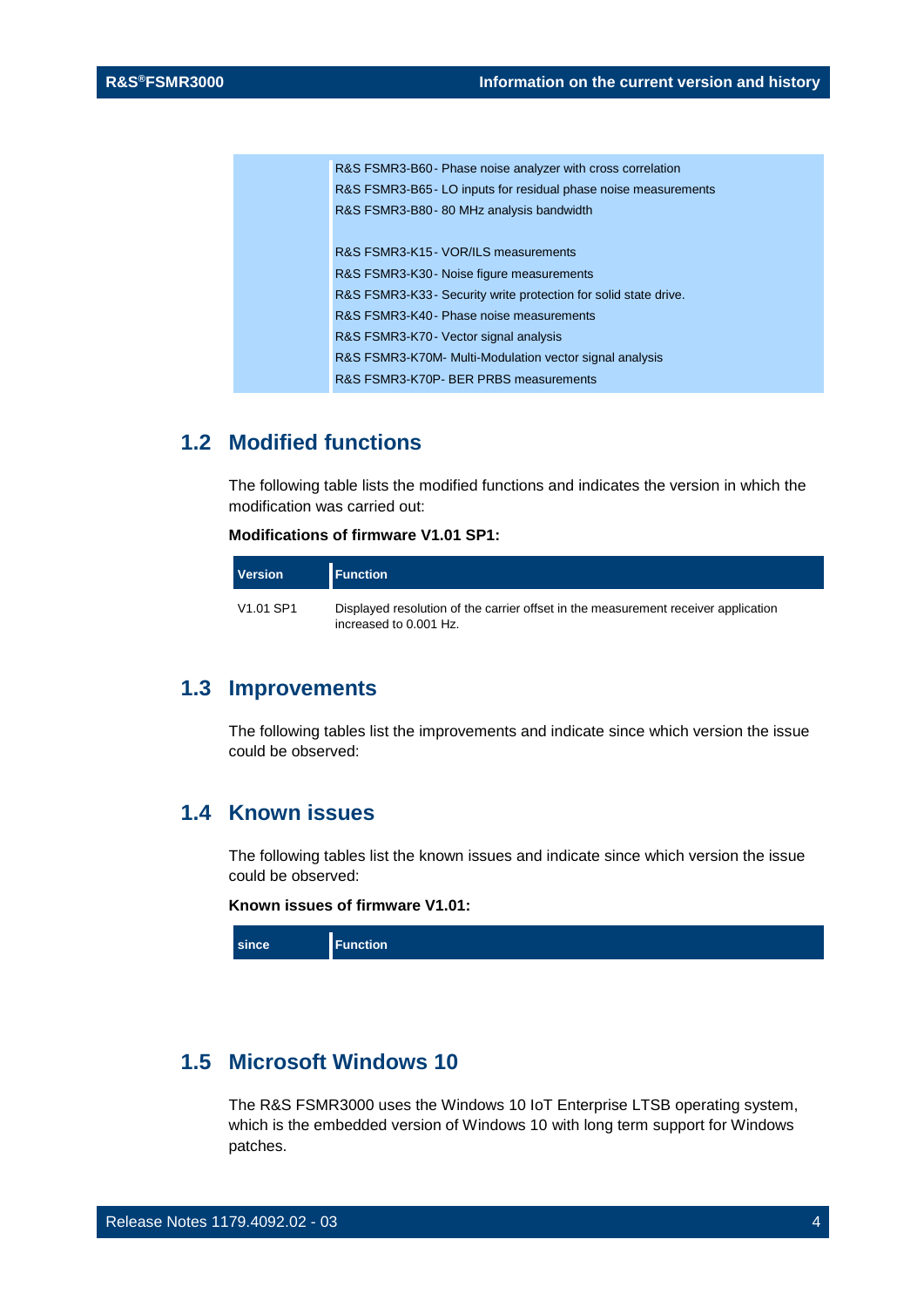## <span id="page-4-0"></span>**2 Modifications to the documentation**

The current documentation is up-to-date.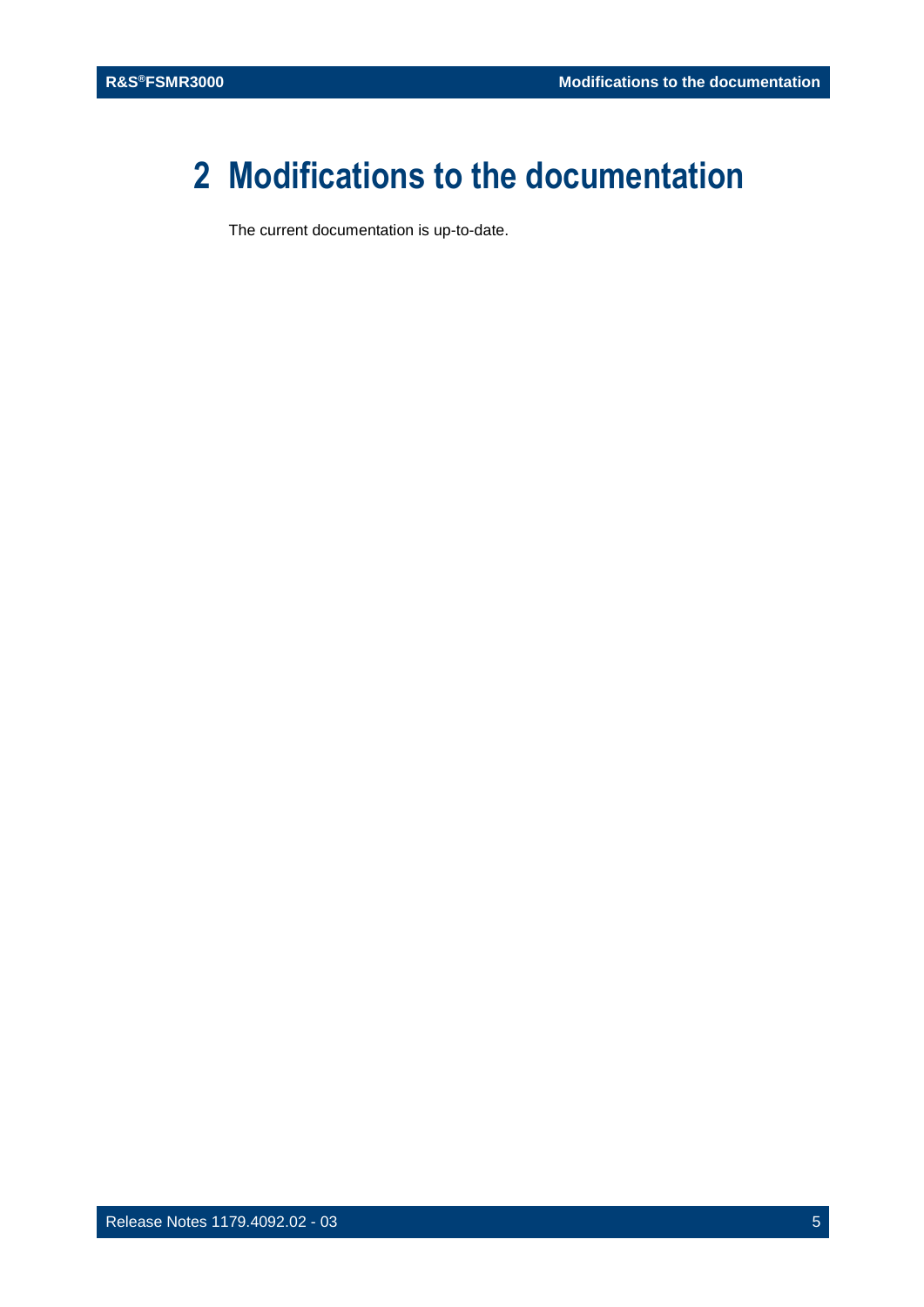## <span id="page-5-0"></span>**3 Firmware update**

## <span id="page-5-1"></span>**3.1 Validity information**

The R&S FSMR3000 installer is valid for:

| <b>Device</b>           | <b>Order Number</b> |
|-------------------------|---------------------|
| <b>R&amp;S FSMR3008</b> | 1345.4004.08        |
| <b>R&amp;S FSMR3026</b> | 1345.4004.26        |
| <b>R&amp;S FSMR3050</b> | 1345.4004.50        |

## <span id="page-5-2"></span>**3.2 Update information**

The firmware update file for the R&S FSMR3000 is one file including the main firmware version number, e.g. FSMR3000Setup\_V1.01.exe. It will be referred to as FSMRSetup.exe later in the text.

## <span id="page-5-3"></span>**3.3 Performing the Firmware Update on the Instrument**

There are three ways to make the FSMR3000Setup.exe setup file visible to the device:

#### **Using a memory stick:**

- 1. Copy the file to a directory of the memory stick.
- 2. Insert the memory stick into one of the USB sockets of the R&S FSMR3000.

#### **Using the remote desktop and copying the installation files to a directory of the instrument:**

- 1. Connect the R&S FMR3000 to your LAN.
- 2. Start the remote desktop on your PC (C:\winnt\system32\mstsc.exe).
- 3. Enter the TCP/IP address of the instrument you want to update. The IP address consists of 4 numbers between 0 and 255. (To get the TCP/IP address of the R&S FSMR3000, press the "Setup" key, then select "Network + Remote".)
- 4. Ensure that the "local resources" > "drives" option is selected.
- 5. Press the "Connect" button.
- 6. Log on to the instrument (user name: "instrument" and default password "894129").
- 7. Copy the FSMR3000Setup.exe from your PC to a new folder, e.g. C:\FWUpdate.
- 8. You can now access this directory with the FSMR3000Setup.exe from the R&S FSMR3000 analyzer firmware.

#### **Using a network drive:**

1. Connect your R&S FSMR3000 to your LAN and establish a connection to one of your servers. (Ask the local IT administrator for support.)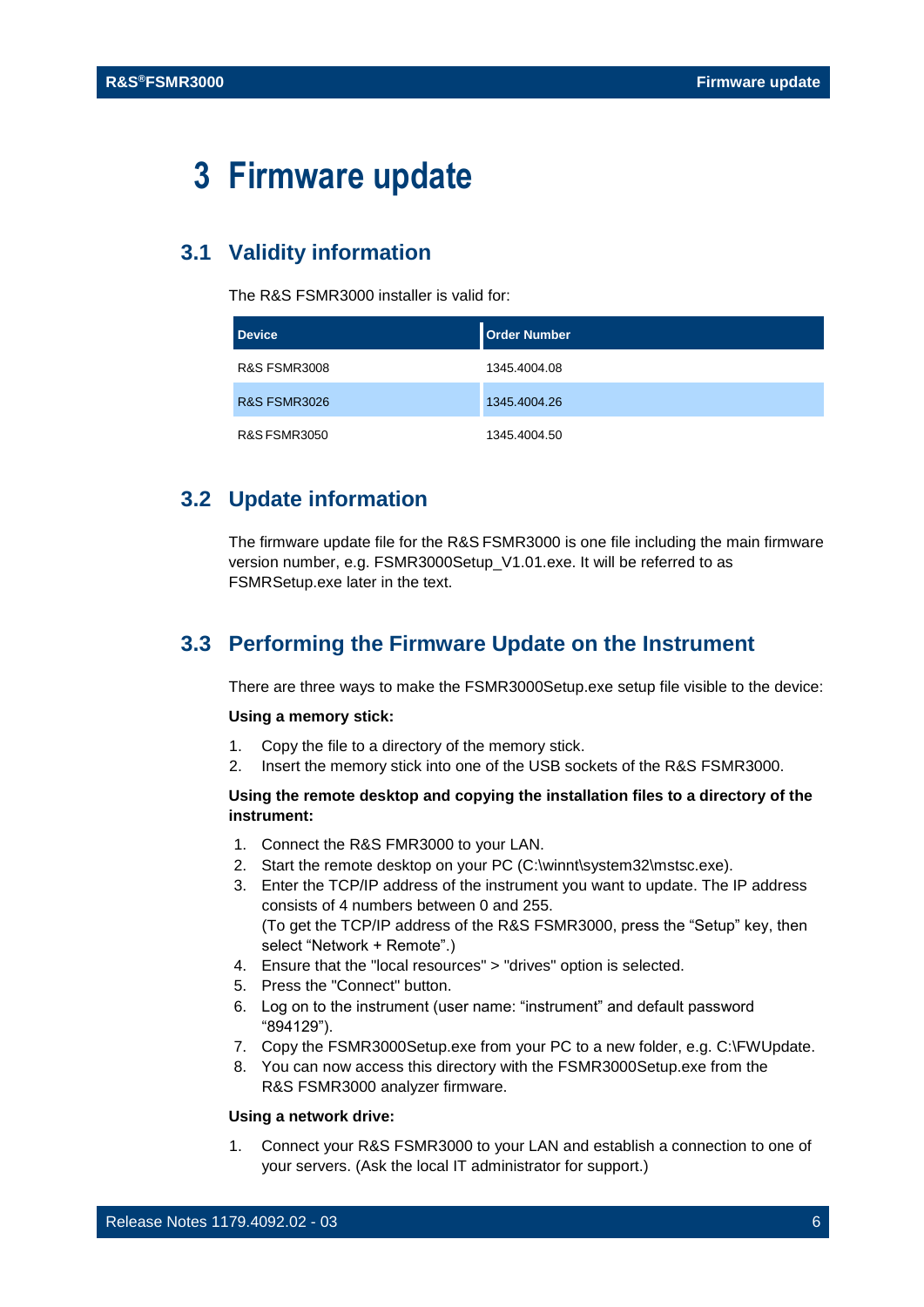- 2. Copy the FSMR3000Setup.exe from your PC to a directory on this server.
- 3. You can now access the directory with the FSMR3000Setup.exe file from the R&S FSMR3000 analyzer firmware.

#### **Performing the update on the instrument:**

Update the firmware by performing the following steps:

- 1. Switch the instrument on and wait until the analyzer has resumed operation.
- 2. Press the "SETUP" key, then select "System Config" > "Firmware Update" tab.
- 3. A file browser is displayed to select the proper FSMR3000\*.exe setup file.
- 4. Change the path to the drive and directory which you prepared in the step before (USB stick directory, remote PC directory or directory on a server).
- 5. Select "Install" to close the dialog.
- 6. Select "Next" to display the selection of the firmware packages. By default, all applications are installed. Ensure that the required applications are selected.
- 7. Select "Install".
- 8. The firmware is stopped and the installation starts. After a few minutes, the system restarts automatically. After the restart, the firmware installation is complete. After the firmware update, the "UNCAL" flag appears. A self alignment is necessary.
- 9. Press the "SETUP" key, then select "Alignment" > "Start Self Alignment" to invoke the alignment procedure.

## <span id="page-6-0"></span>**3.4 Performing the Firmware Update from a Windows PC**

The R&S FSMR3000 firmware can also be uploaded without using a memory stick or a network drive. Just a LAN connection from the instrument and a Windows PC is necessary.

- 1. Run FSMR3000Setup.exe on your PC.
- 2. Select "Remote Installation".
- 3. Select "Next."
- 4. Select the packages to install.
- 5. Select "Next".

#### **Note:**

FOR FIREWALL USERS: The

FSMR3000Setup.exe communicates with the instruments via LAN. Therefore, the FSMR3000Setup.exe file must pass the firewall. Add it to the firewall rules, then restart the scan using "Rescan".



R&S Software Distributor

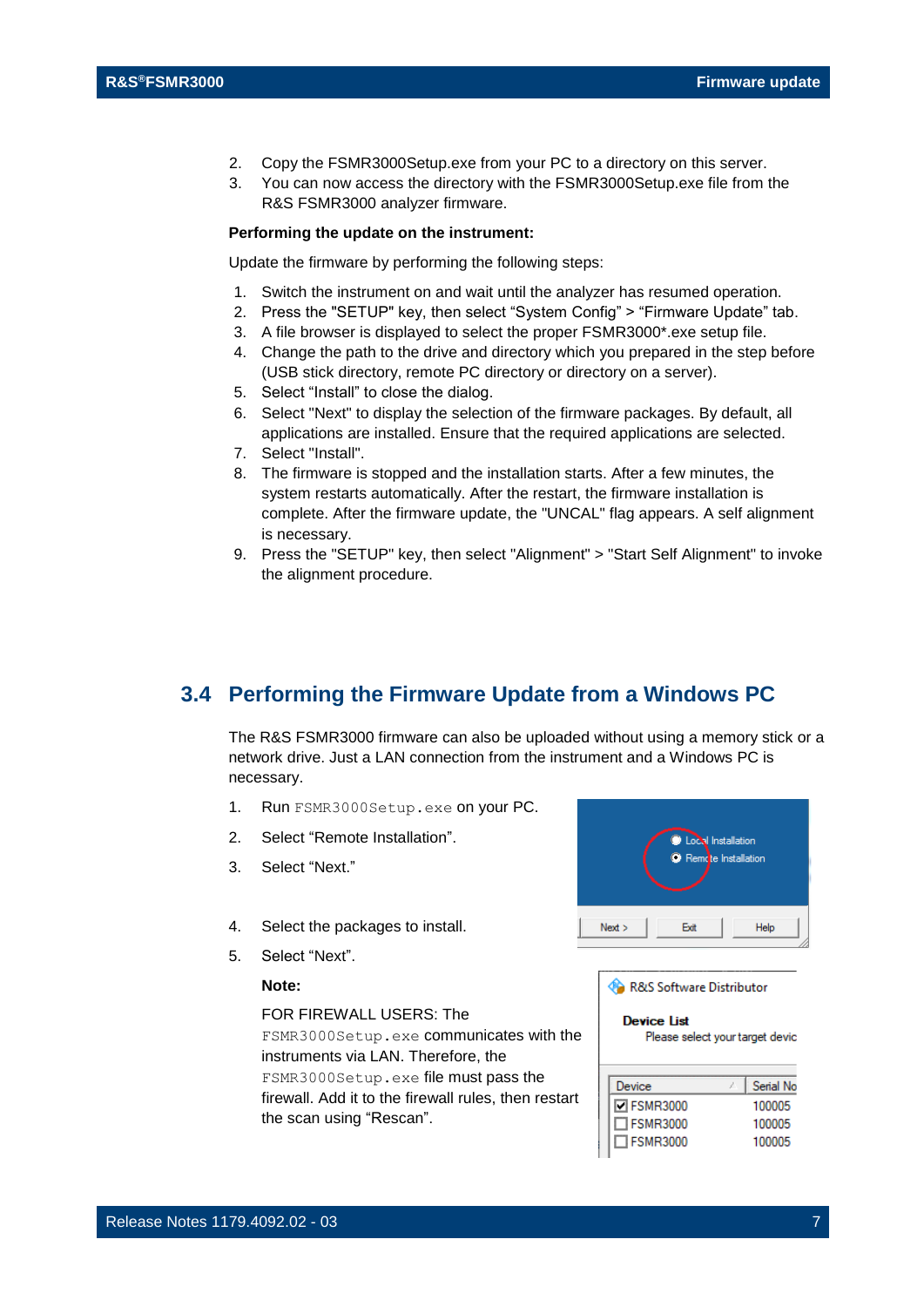- 6. The setup procedure scans your LAN subnet and displays all found instruments
- 7. Select the instruments you want to update.

## **NOTICE**

Be careful and check twice if you have selected the correct instruments. Depending on your company's network structure, also instruments of other departments are included!

- 8. Select "Help" to display additional help. Select "Install" to start the installation.
- 9. Confirm the message to reboot the instrument to activate the firmware update. The instrument then restarts automatically.
- 10. After the restart, the firmware installation is complete and the "UNCAL" flag appears. A self alignment is necessary.
- 11. Press the "SETUP" key, then select "Alignment" > "Start Self Alignment" to invoke the alignment procedure.

## <span id="page-7-0"></span>**3.5 Installing firmware options**

#### **3.5.1 Firmware options within the FSMR3000setup.exe File**

<span id="page-7-1"></span>The R&S FSMR3-K6, R&S FSMR3-K15, R&S FSMR3-K30, R&S FSMR3-K40, R&S FSMR3-K70 application software packages have their own installation item and are therefore added to the selection list during the firmware update. Ensure that the checkbox is checked  $\boxtimes$  if the installation is requested.

### **NOTICE**

The functionality of R&S FSMR3-K70M, R&S FSMR3-K70P are integrated within R&S FSMR3-K70 and are activated by their own key code.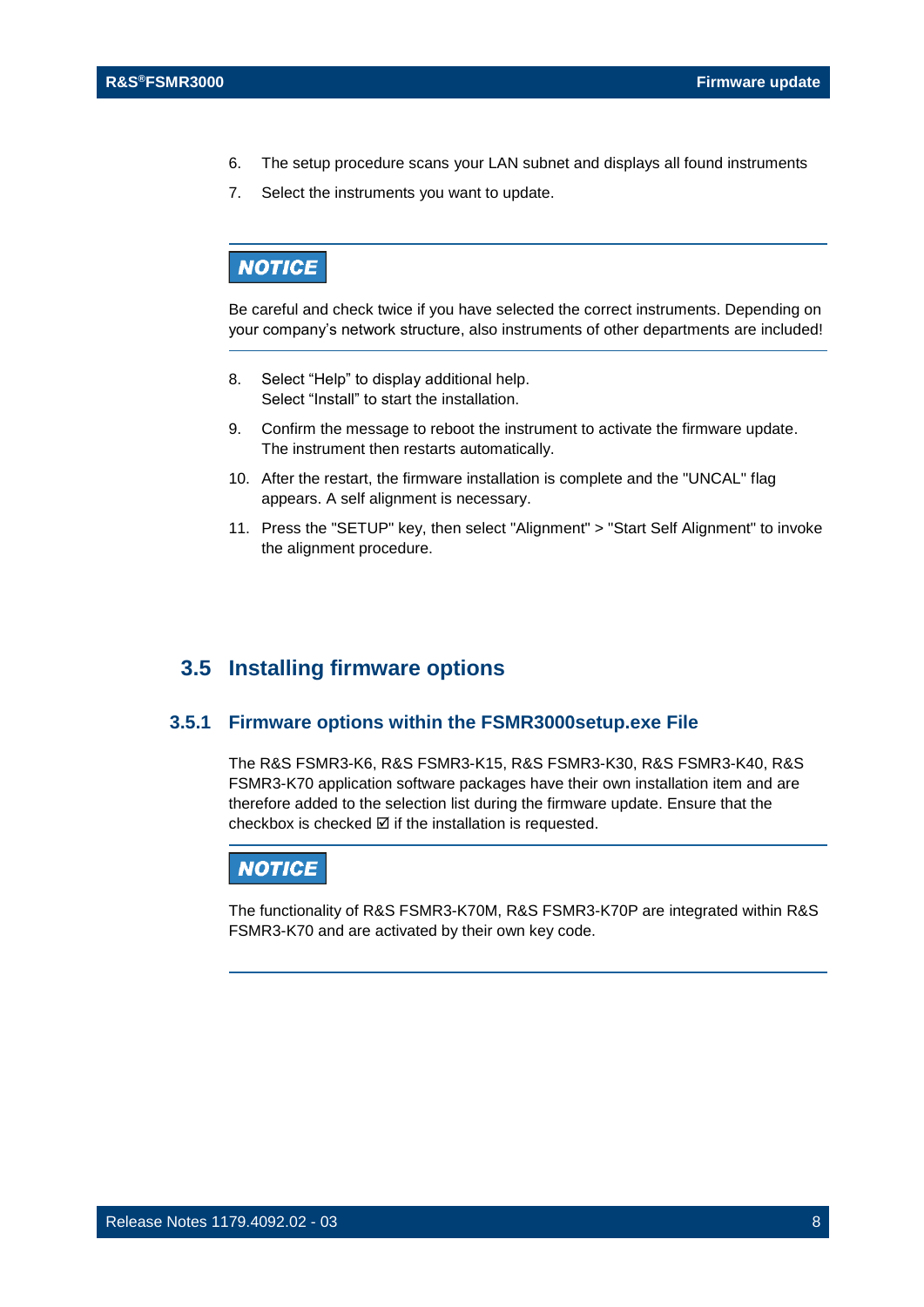#### <span id="page-8-0"></span>**3.5.2 Enabling options by entering option key codes**

### **NOTICE**

Skip this section if the option key was entered once.

To activate application software packages, you must enter a license key for validation.

If an XML-file with an option key was sent to you see the install description below.

The license key is in the device certificate or delivered as a part of the software package. The process is performed in the following steps:

- 1. Open a Remote Desktop Connection to the instrument via ethernet or connect an external monitor and keyboard/mouse]
- 2. Select "SETUP".
- 3. Go to the tab "Versions + Options"
- 4. Press the button "Install Option". A dialog box is displayed.
- 5. Enter the option key number using the keypad.
- 6. Press "ENTER". After a successful validation the message "Option Key valid" is displayed. If the validation failed, the option software is not installed.
- 7. Reboot the device.

#### **Installation of options via XML-file**

- 1. Open a Remote Desktop Connection to the instrument via ethernet or connect an external monitor and keyboard/mouse]
- 2. Select "SETUP".
- 3. Go to the tab "Versions + Options"
- 4. Press the button "Install Option by XML". A file browser is displayed.
- 5. Select the path to the XML file (e.g. network drive or USB stick)
- 6. Press "Select". After a successful validation the message "Option Key valid" is displayed. If the validation failed, the option software is not installed.
- 6. Reboot the device.